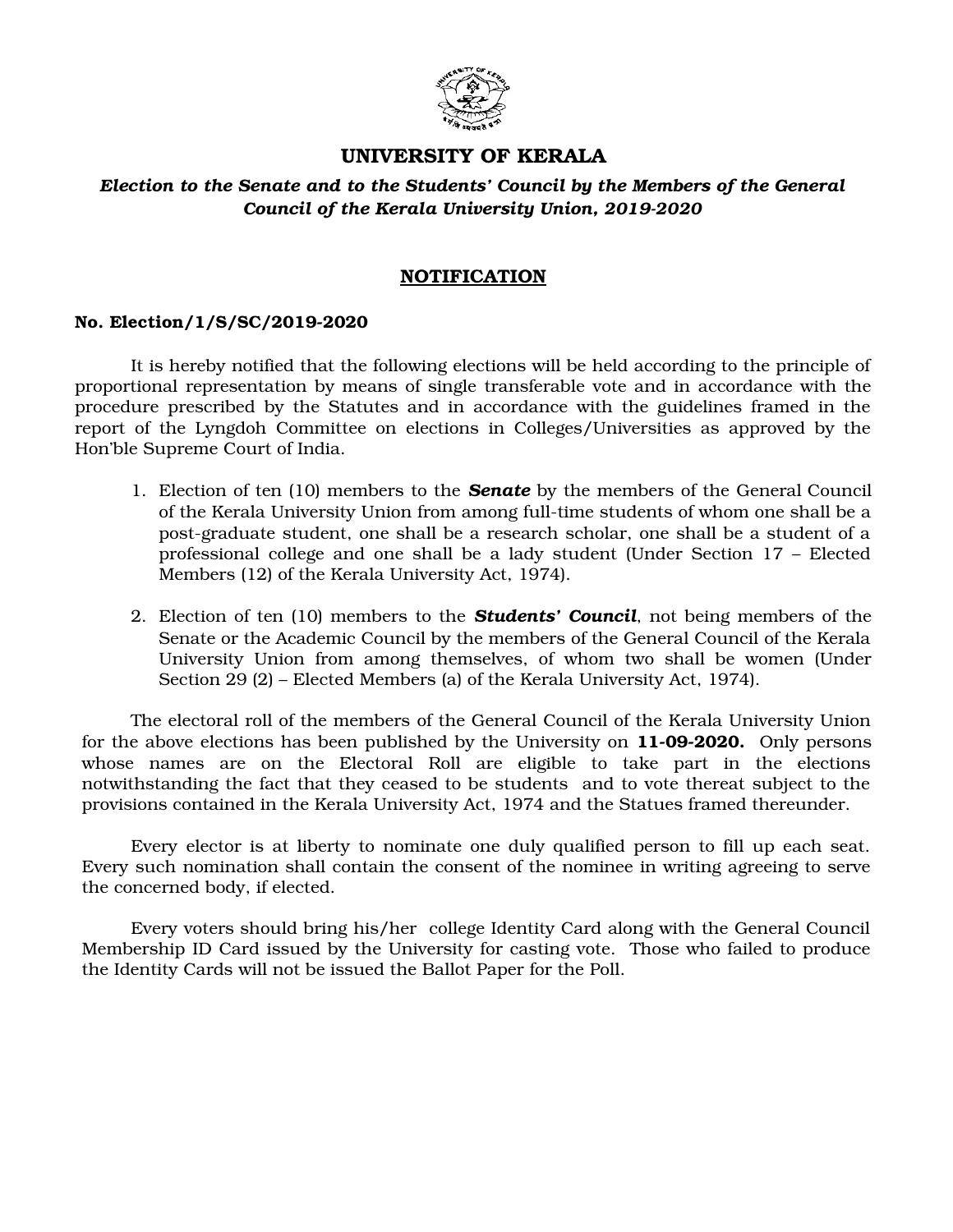Nominations shall be made in the prescribed form, copies of which can be had free of cost, from the office of the Registrar. Nominations shall reach the Registrar not later than **2.00 p.m.** on 22-09-2020. The envelope containing the nomination paper shall be superscribed "Nomination for election to the ………………………………………..(here mention the body) by the members of the General council of the Kerala University Union.

The polling of votes for the above elections will be held from **10.00 a.m. to 1.00 p.m. on 30-09-2020** at the University Buildings, Thiruvananthapuram.

| $\mathbf{1}$   | Last date and hour for receipt of      | $\dddot{\phantom{0}}$ :                     | 22-09-2020        | 02.00 p.m.   |
|----------------|----------------------------------------|---------------------------------------------|-------------------|--------------|
|                | nominations                            |                                             | Tuesday           |              |
| $\overline{2}$ | Date and hour fixed for scrutiny of    | $\vdots$                                    | 22-09-2020        | 02.15 p.m.   |
|                | nominations                            |                                             | <b>Tuesday</b>    |              |
| 3              | Publication of the provisional list of | $\vdots$                                    | 22-09-2020        |              |
|                | candidates validly nominated for       |                                             | <b>Tuesday</b>    |              |
|                | election                               |                                             |                   |              |
| $\overline{4}$ | Last date and hour fixed for           | $\dddot{\cdot}$                             | 23-09-2020        | 11.00 a.m.   |
|                | withdrawal of candidature              |                                             | <u>Wednes</u> day |              |
| $\overline{5}$ | Date of publication of the final list  | $\bullet$ $\bullet$<br>$\ddot{\phantom{a}}$ | 23-09-2020        |              |
|                | of candidates                          |                                             | Wednesday         |              |
| 6              | Date and time fixed for the poll in    | $\bullet$ .                                 | 30-09-2020        | 10.00 a.m.   |
|                | the University Office,                 |                                             | Wednesday         | to 1.00 p.m. |
|                | Thiruvananthapuram.                    |                                             |                   |              |
| $\overline{7}$ | Date and time fixed for scrutiny       | $\bullet\; \bullet$<br>$\ddot{\phantom{a}}$ | 30-09-2020        | 2.00 p.m.    |
|                | and counting of votes<br>in the        |                                             | <u>Wednesday</u>  | onwards      |
|                | Office,<br>University                  |                                             |                   |              |
|                | Thiruvananthapuram.                    |                                             |                   |              |

**The following is the programme for the conduct of the elections:**

By Order of the Vice-Chancellor,

**(i/c)/Returning Officer** 

Sd/-<br>Registrar

University Buildings, Thiruvananthapuram, Date: 16-09-2020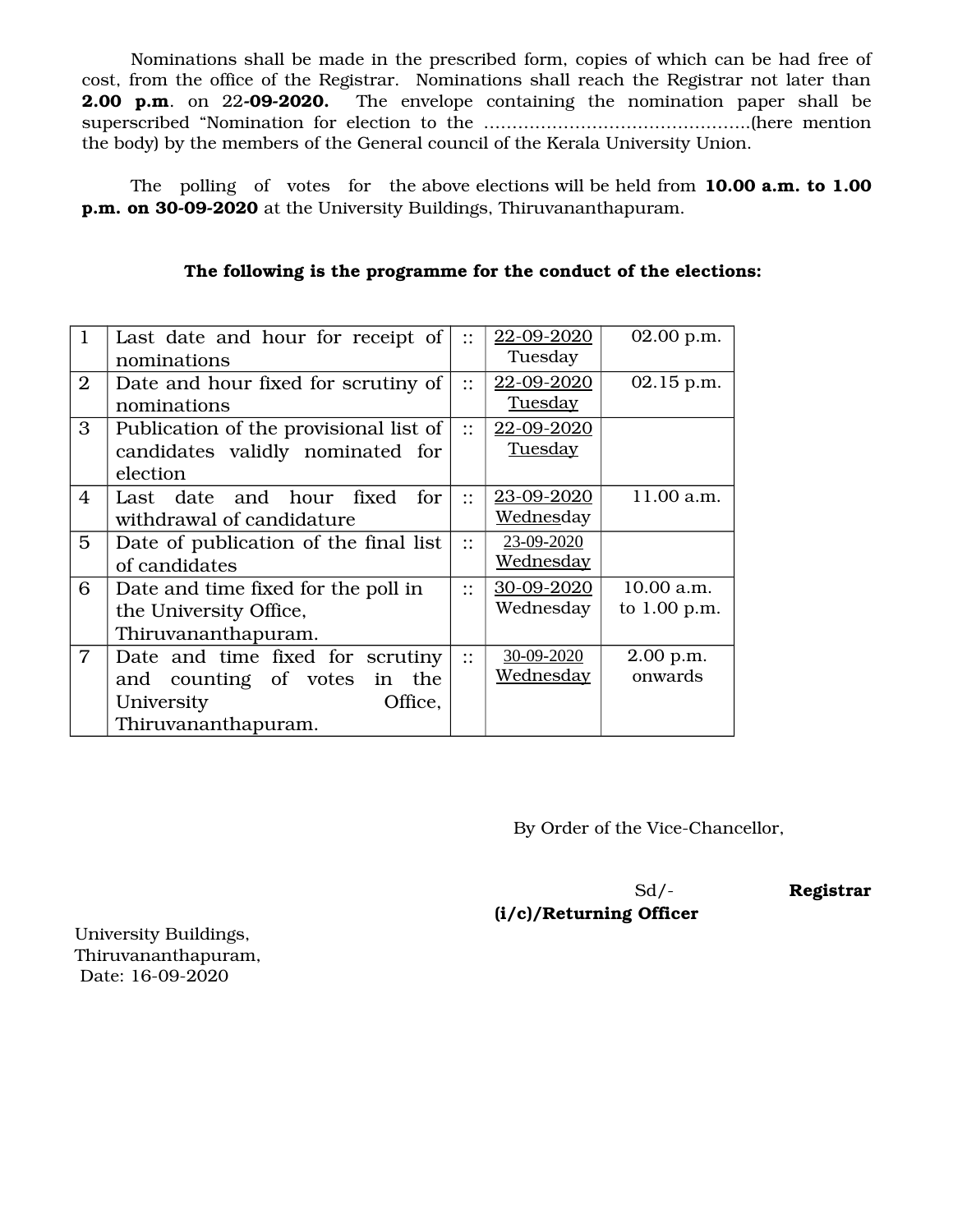#### **UNIVERSITY OF KERALA**

## **Election to the Students Council by the Members of the General Council of the University Union (under section 29(2) Elected Members (a) of the Kerala University Act,**

| 1974)<br><b>NOMINATION PAPER</b>                                      |               |                           |  |  |  |
|-----------------------------------------------------------------------|---------------|---------------------------|--|--|--|
| Name and Address of the Candidate<br>as in the Electoral Roll         |               | $\vdots$                  |  |  |  |
| Date of birth of the Candidate                                        | $\vdots$      |                           |  |  |  |
| Number of the Candidate in the<br><b>Electoral Roll</b><br><b>Sex</b> | $\vdots$      | $\vdots$                  |  |  |  |
| Name and Address of the Proposer<br>as in the Electoral Roll          | $\vdots$      |                           |  |  |  |
| Number of the Proposer in the<br><b>Electoral Roll</b>                | $\vdots$      |                           |  |  |  |
| Date:                                                                 |               | Signature of the Proposer |  |  |  |
| Name and Address of the Seconder<br>as in the Electoral Roll          | $\mathbf{::}$ |                           |  |  |  |
| Number of the Seconder in the<br><b>Electoral Roll</b>                | $\vdots$      |                           |  |  |  |
| Date:                                                                 |               | Signature of the Seconder |  |  |  |

#### **CONSENT AND AFFIDAVIT OF THE CANDIDATE**

- 
- 1 1. I agree to serve on the Students Council, if elected.
	- 2. I am not a member of the Senate or the Academic Council.
	- 3. \* I am not already a member of the Students Council.

-----------------------------------------------------------------------------------------------------------

- 4. \*I am already a member of the Students Council but my term of office as such will expire before the membership which I am seeking election takes effect.
- 5. I am not disqualified to contest the above election as per provisions made in the guidelines of the report of the Lyngdoh Committee as approved by the Hon'ble Supreme Court of India

Signature of the Candidate

#### DECLARATION BY THE CANDIDATE

I do hereby declare that the details furnished above are true to the best of my knowledge and belief.

Date: Signature of the Candidate  $\sim$  Signature of the Candidate  $\sim$ 

\*Strike off 3 & 4 whichever is not applicable. All fields are mandatory.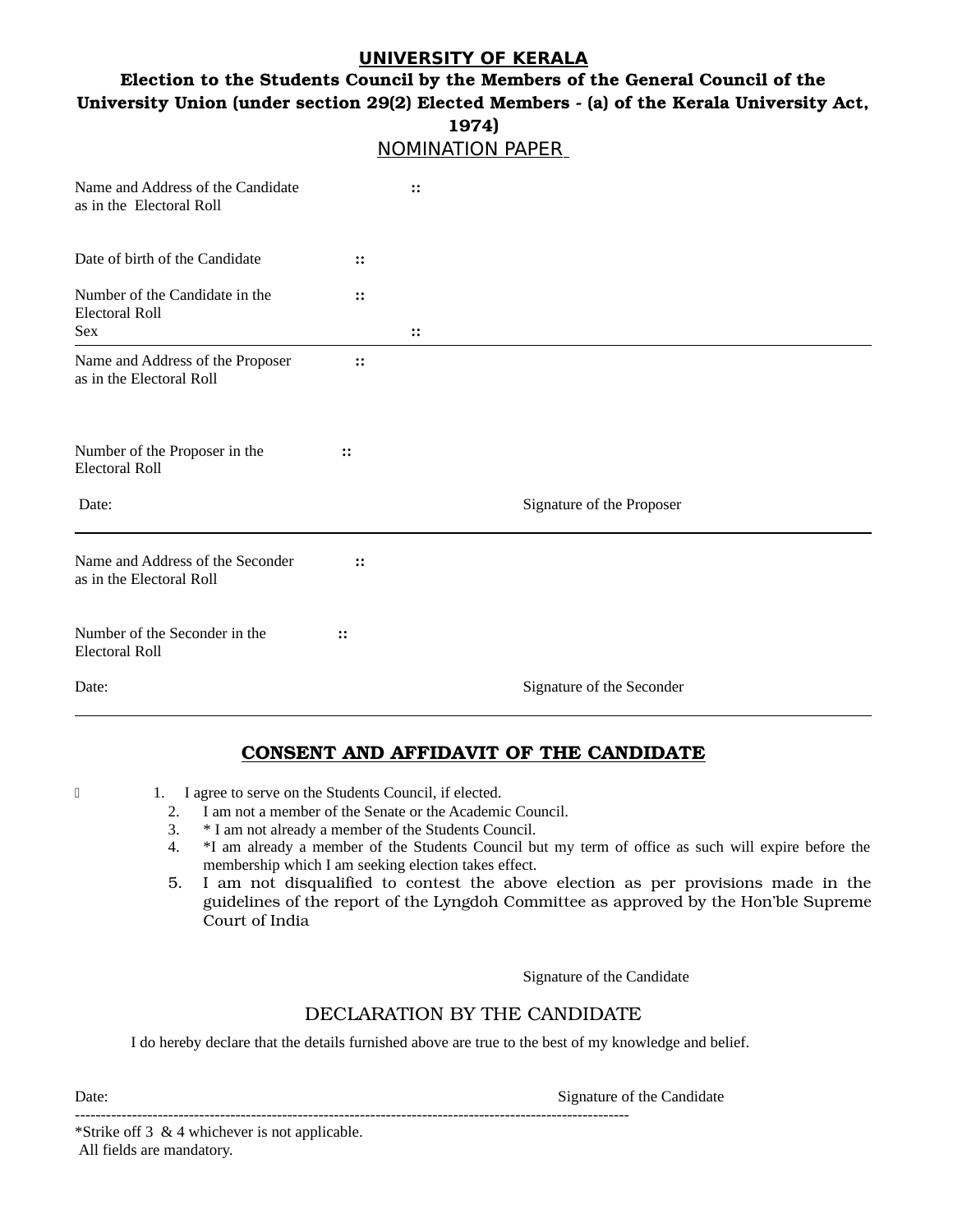#### **UNIVERSITY OF KERALA**

## **Election to the Senate by the Members of the General Council of the University Union** (under section 17)- Elected Members (12)- of the Kerala University Act, 1974) NOMINATION PAPER

| Name of the Candidate                                                                                                                                                                                                                               | ።                    |                                                                                                                                                                                                                                                                |
|-----------------------------------------------------------------------------------------------------------------------------------------------------------------------------------------------------------------------------------------------------|----------------------|----------------------------------------------------------------------------------------------------------------------------------------------------------------------------------------------------------------------------------------------------------------|
| Date of birth of the Candidate                                                                                                                                                                                                                      | $\ddots$             |                                                                                                                                                                                                                                                                |
| Class/Course and name of the College/<br>University Dept./Institution` where he/<br>she is studying / doing research                                                                                                                                | $\vdots$<br>$\vdots$ |                                                                                                                                                                                                                                                                |
| Sex                                                                                                                                                                                                                                                 |                      | $\ddots$                                                                                                                                                                                                                                                       |
| Name and Address of the Proposer<br>as in the Electoral Roll                                                                                                                                                                                        | $\vdots$             |                                                                                                                                                                                                                                                                |
| Number of the Proposer in the<br><b>Electoral Roll</b>                                                                                                                                                                                              | $\vdots$             |                                                                                                                                                                                                                                                                |
| Date:                                                                                                                                                                                                                                               |                      | Signature of the Proposer                                                                                                                                                                                                                                      |
| Name and Address of the Seconder<br>as in the Electoral Roll                                                                                                                                                                                        | $\vdots$             |                                                                                                                                                                                                                                                                |
| Number of the Seconder in the<br><b>Electoral Roll</b>                                                                                                                                                                                              | $\vdots$             |                                                                                                                                                                                                                                                                |
| Date:                                                                                                                                                                                                                                               |                      | Signature of the Seconder                                                                                                                                                                                                                                      |
|                                                                                                                                                                                                                                                     |                      | <b>CONSENT AND AFFIDAVIT OF THE CANDIDATE</b>                                                                                                                                                                                                                  |
| О<br>1. I agree to serve on the Senate, if elected.<br>2. * I am not already a member of the Senate.<br>$\Box$<br>O<br>election takes effect.<br>O<br>O<br>Committee as approved by the Hon'ble Supreme Court of India                              |                      | 3.* I am already a member of the Senate but my term of office as such will expire before the membership for which I am seeking<br>5. I am not disqualified to contest the above election as per provisions made in the guidelines of the report of the Lyngdoh |
|                                                                                                                                                                                                                                                     |                      | Signature of the Candidate                                                                                                                                                                                                                                     |
| DECLARATION BY THE CANDIDATE                                                                                                                                                                                                                        |                      |                                                                                                                                                                                                                                                                |
|                                                                                                                                                                                                                                                     |                      | I do hereby declare that the details furnished above are true to the best of my knowledge and belief.                                                                                                                                                          |
| Date:<br><b>Attesting Authority's Signature</b>                                                                                                                                                                                                     |                      | Signature of the Candidate                                                                                                                                                                                                                                     |
| Name and address of the Attesting Authority<br>(Office Seal)                                                                                                                                                                                        |                      |                                                                                                                                                                                                                                                                |
| Strike off 2 or 3, which is not applicable.<br>$\ast$<br>To be attested by the Principal of the College/Head of the University Dept./<br>*<br>Head of the Institution where the Candidate is a Student/doing Research.<br>All fields are mandatory. |                      |                                                                                                                                                                                                                                                                |